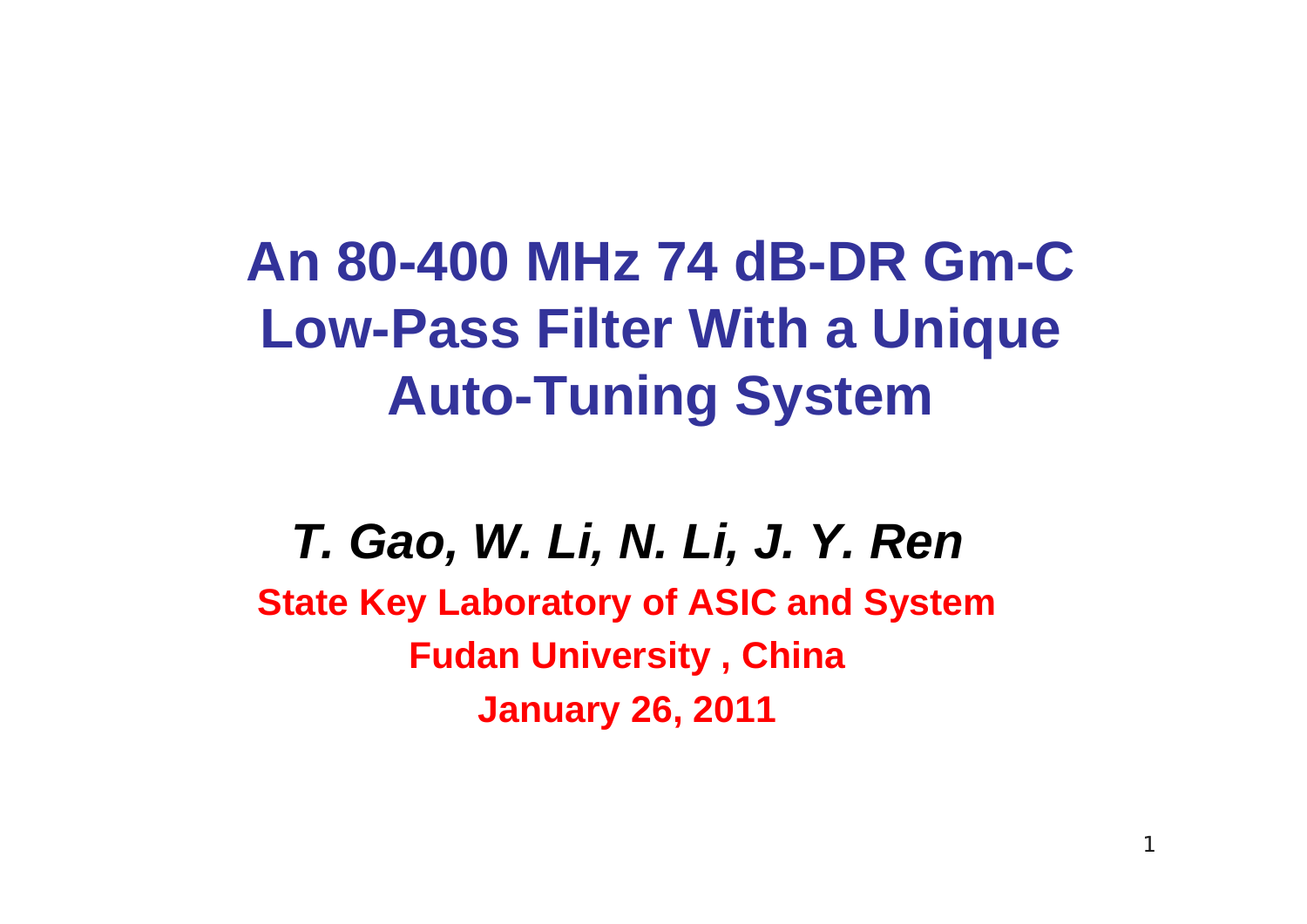## **Outline**

- ¾ **Design Specifications**
- ¾ **Filter Architecture**
- ¾ **Tuning Technique**
- ¾ **Measurement Results and Comparisons**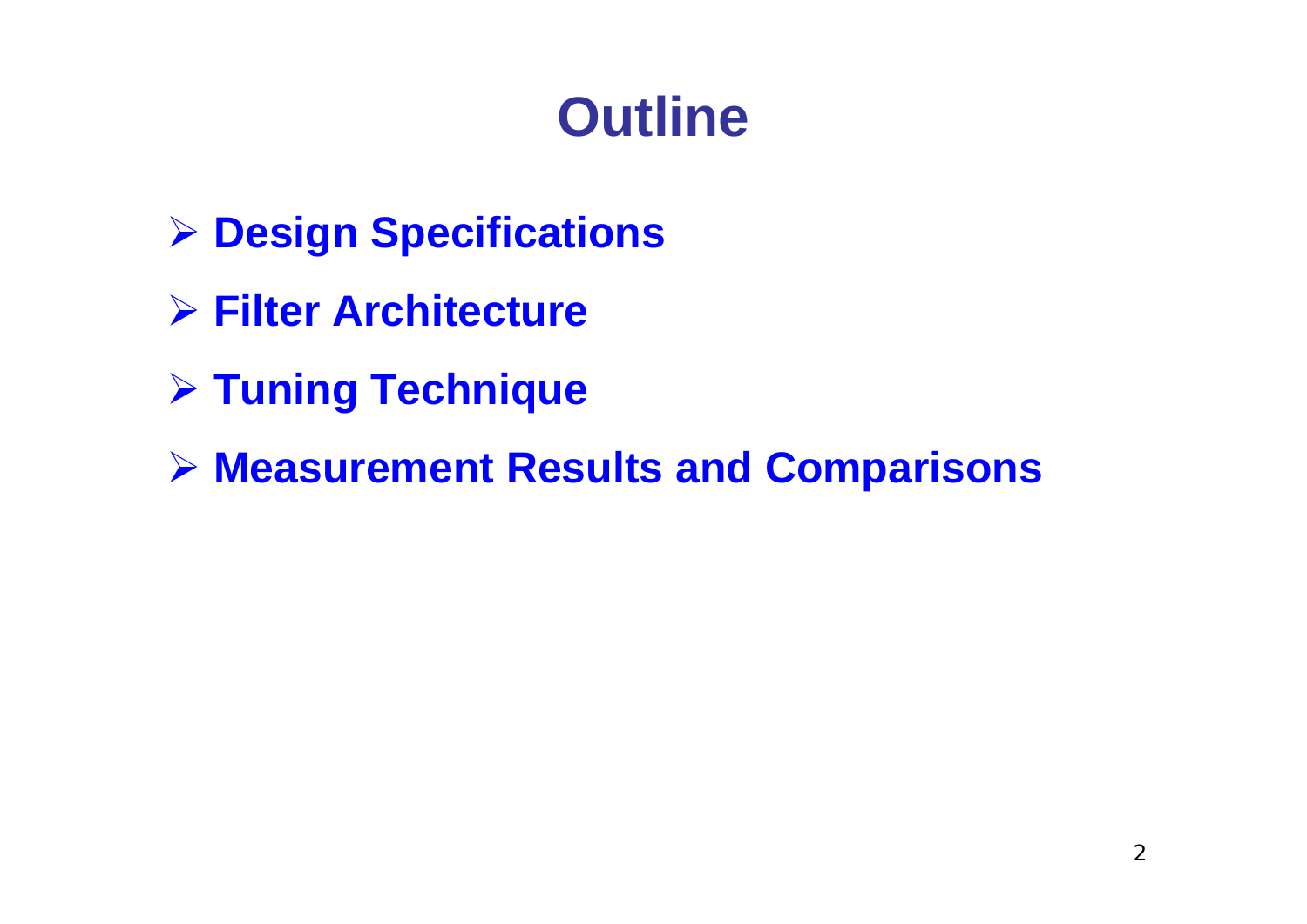# **Design Specifications**

- Filter Type: 5<sup>th</sup> Order Chebyshev
- Ripple:< 1 dB
- $\blacklozenge$  Attenuation: >45 dB @ 2.3<sup>\*</sup>  $f_c$
- ◆ Voltage Gain: 0-30 dB

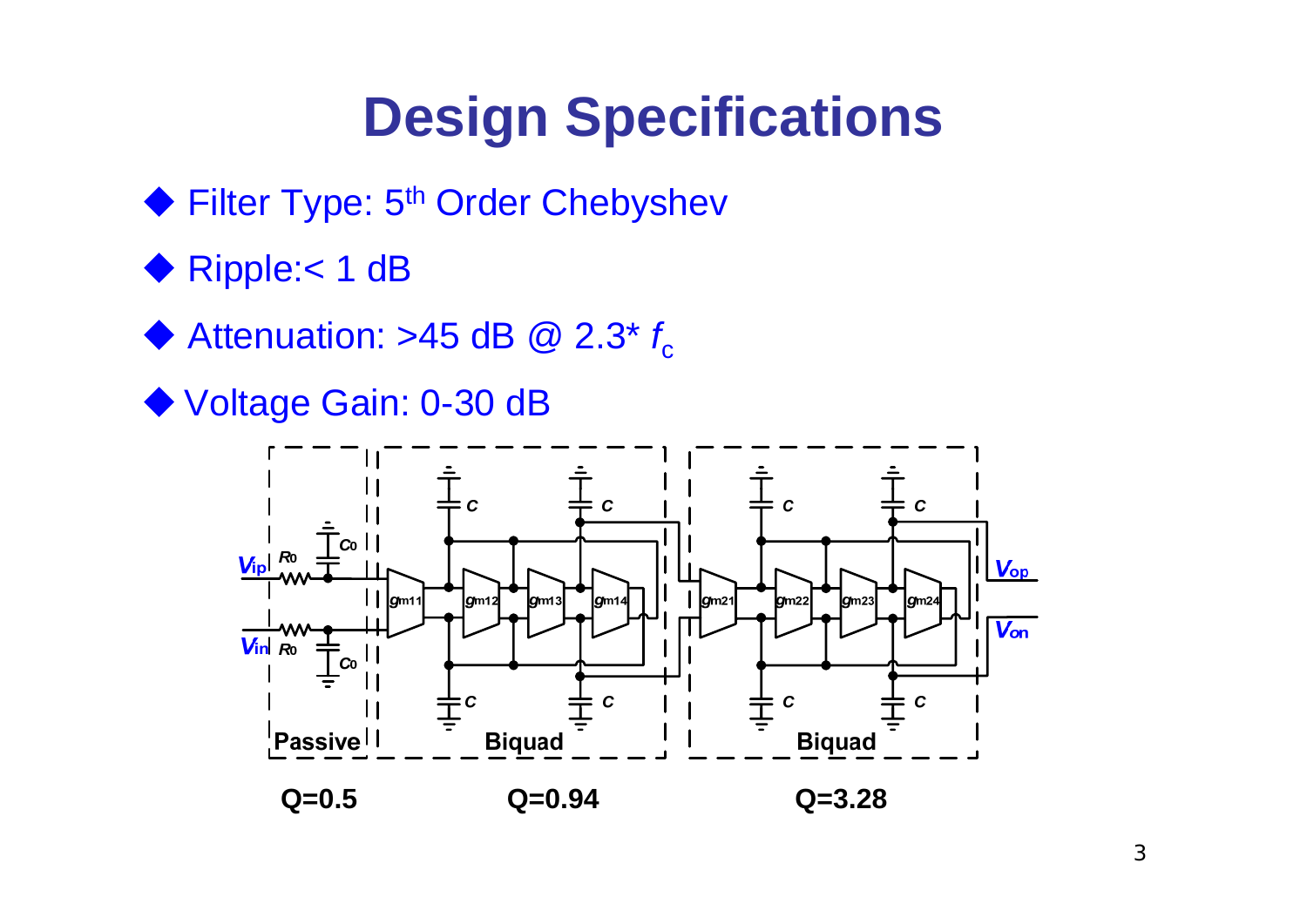## **Programmable Gm-C filter Architecture**

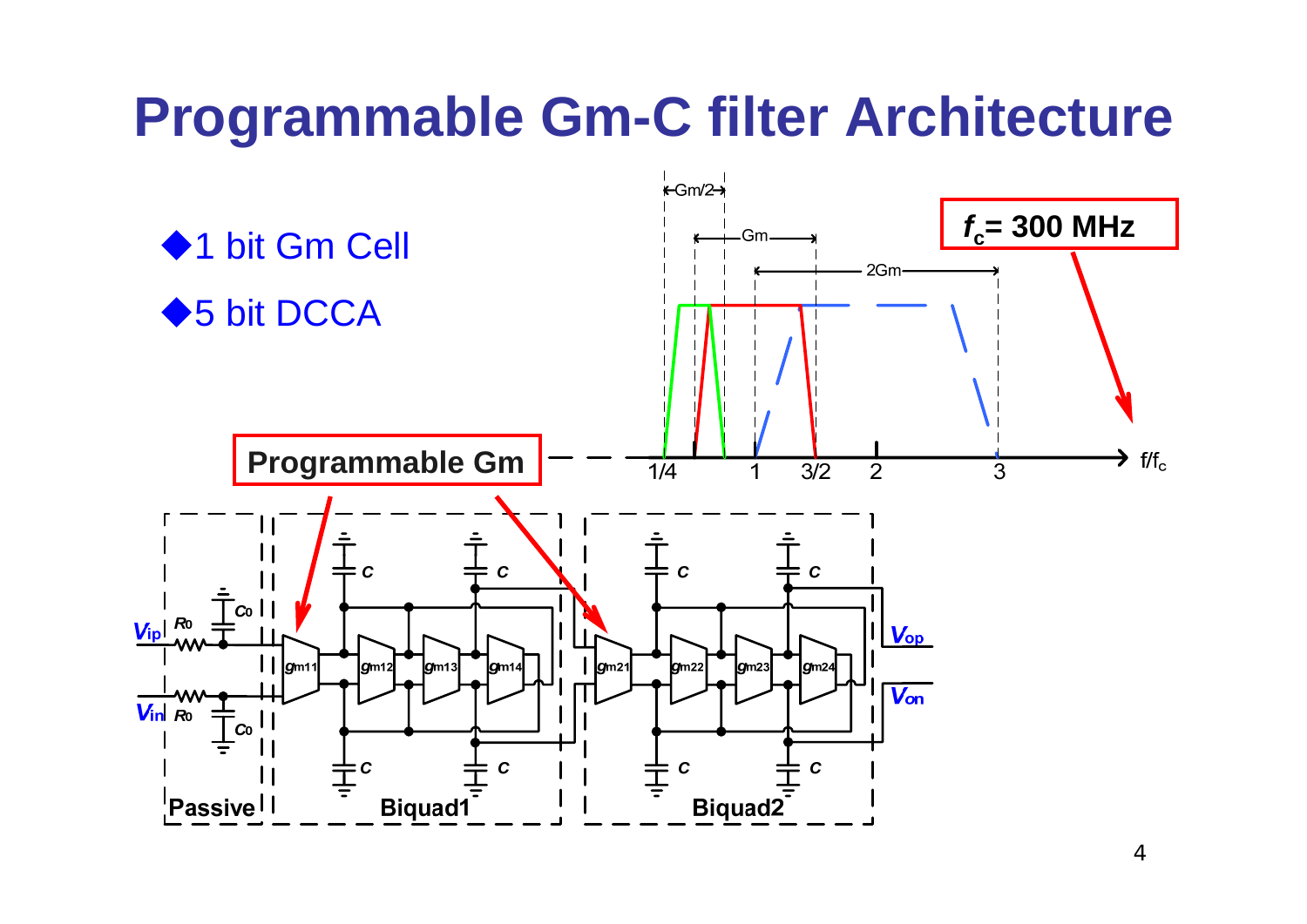## **Transconductor Structure**

#### **1bit Gm Cell**

◆ Modified Nauta structure Six Inverters ◆ Controlled by 'S' ◆ Transconductance can be switched between ' *g*m' and ' *g*m/2'

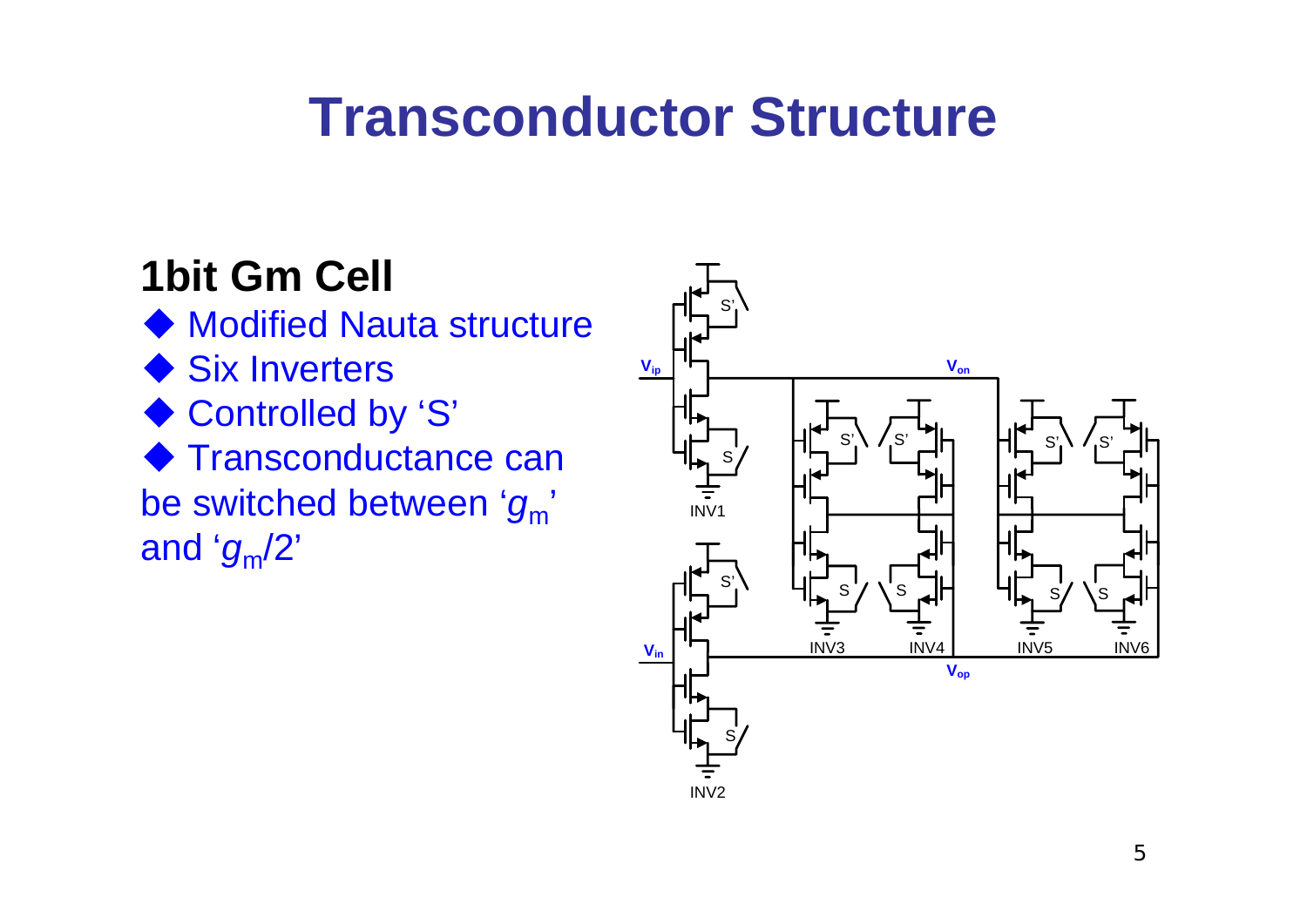# **Discrete Auto Tuning Technique**

**Wide tuning range**

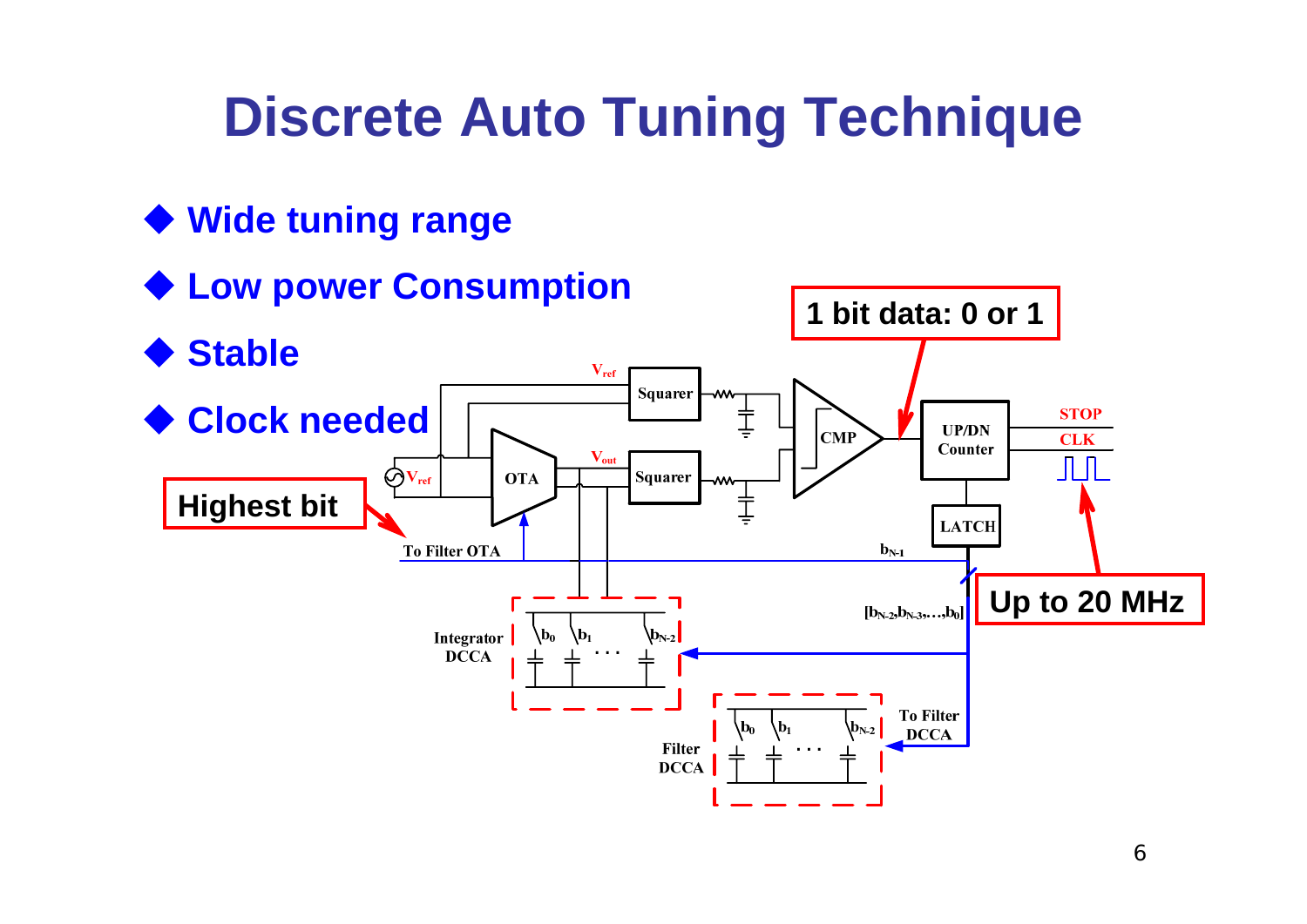# **Chip Photograph and Measurement**



Active area: 0.13 mm<sup>2</sup>

Tuning Range: 80 MHz- 400 MHz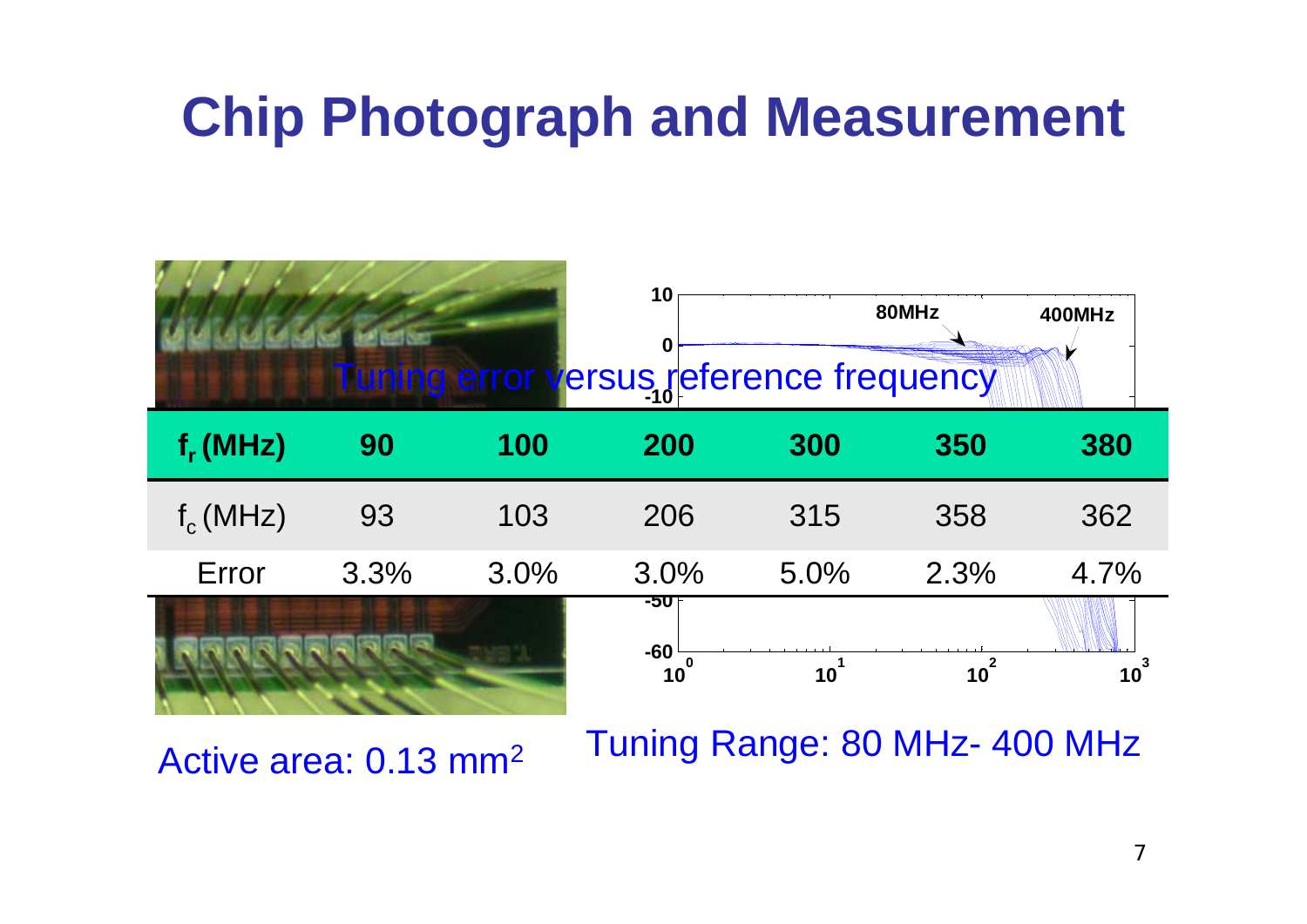### **Measurement Results**

#### **Measured @ 250 MHz Cut-off frequency**



Measured NF and Voltage Gain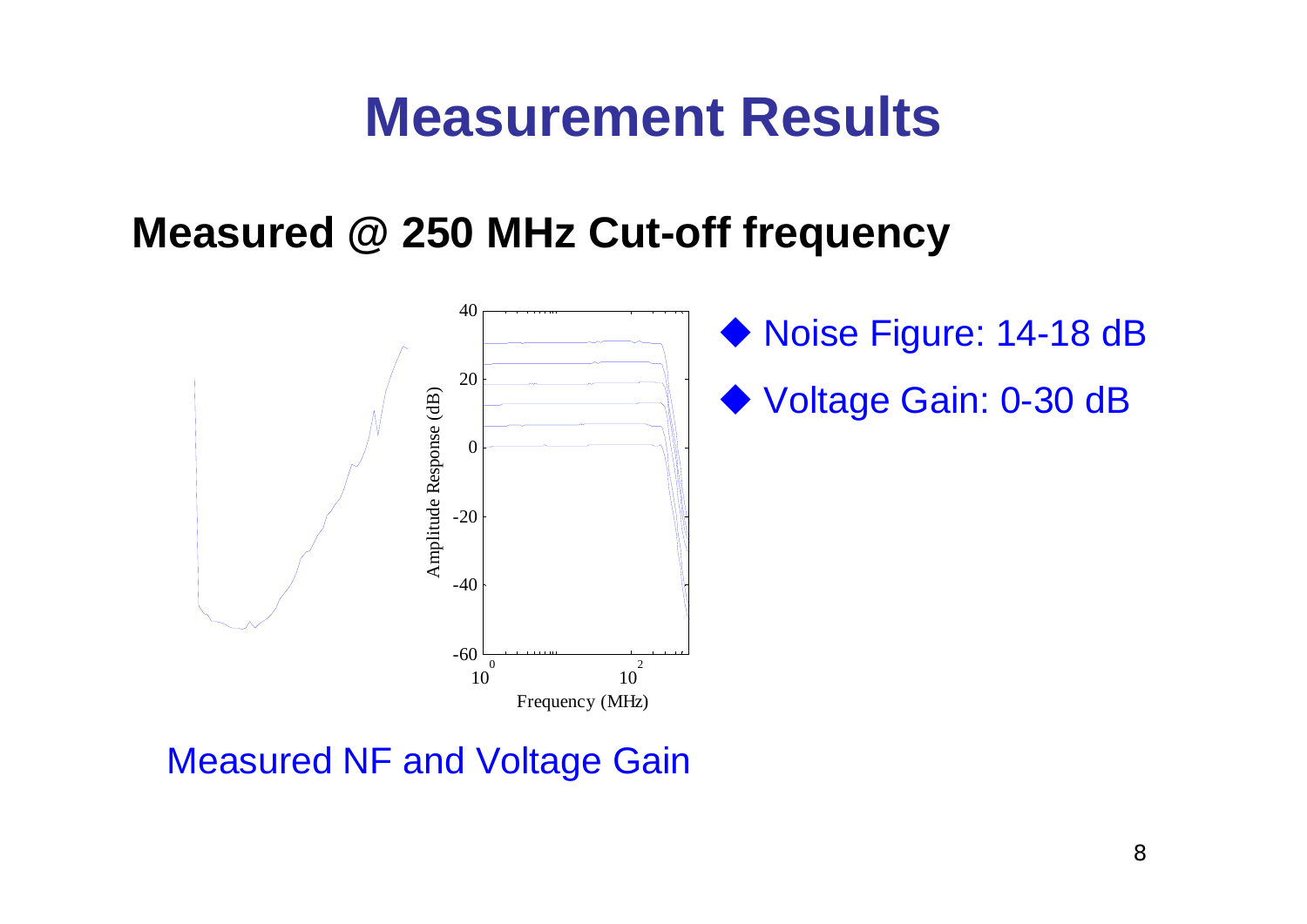### **Measurement Results**

#### **Two tone test @ 100 MHz**



**Cut-off frequency: 250 MHz**

**IIP3=17.4 dBm**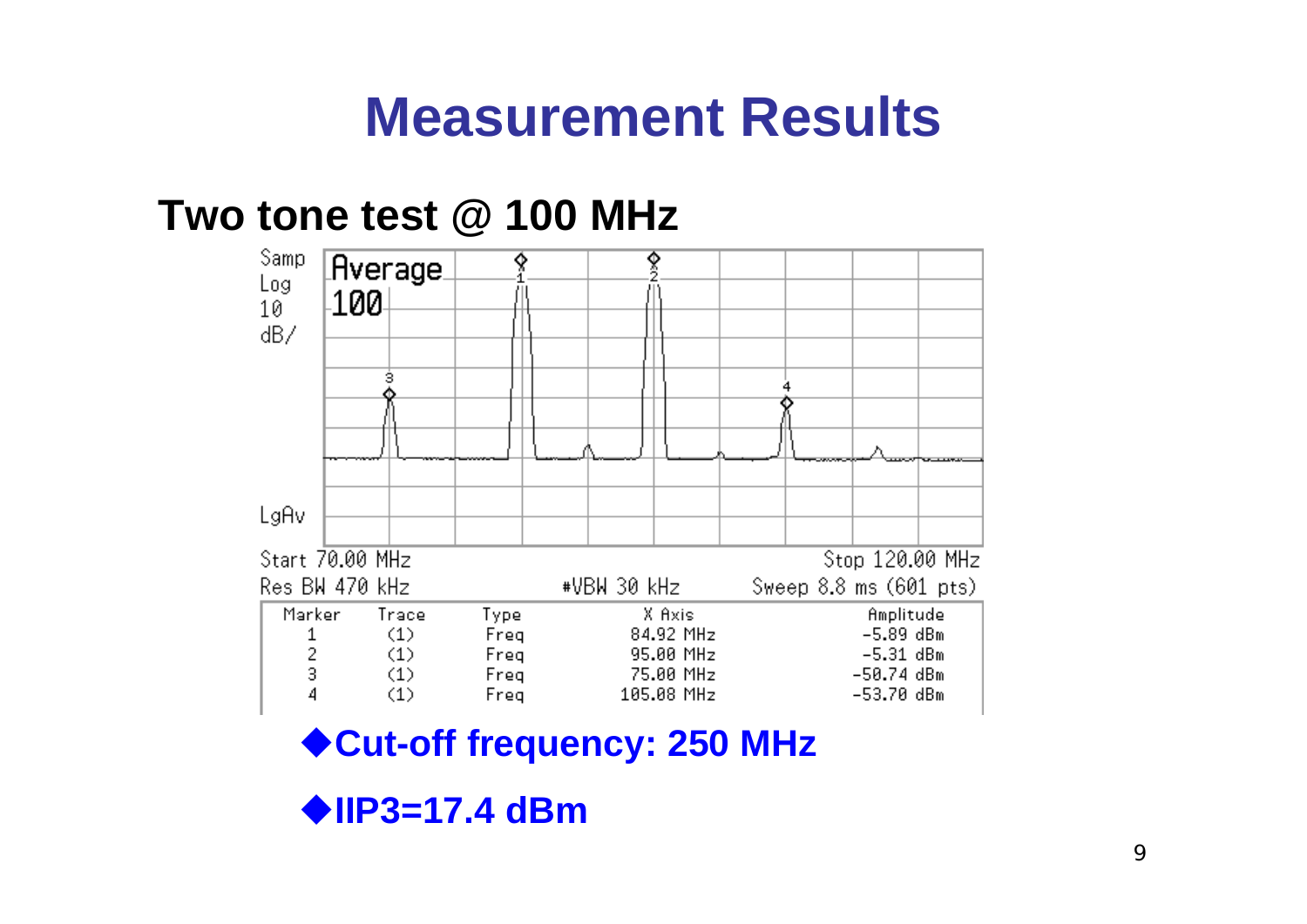## **Comparisons**

|                             | <b>JSSC 2010[1]</b> | <b>Electronic</b><br><b>Letter 2010[2]</b> | <b>This Work</b> |
|-----------------------------|---------------------|--------------------------------------------|------------------|
| Technology<br>(num)         | 0.13                | 0.13                                       | 0.13             |
| Supply<br>Voltage(V)        | 1.2                 | 1.5                                        | 1.2              |
| Power<br>(mW)               | 20.8                | 21                                         | $\boldsymbol{Q}$ |
| Bandwidth<br>(MHz)          | 200                 | 70-280                                     | 80-400           |
| Active area<br>$\rm (mm^2)$ | 0.28                | 0.12                                       | 0.13             |
| Gain (dB)                   | $\Omega$            | $\Omega$                                   | $0 - 30$         |
| DR                          | 54.5                | 53                                         | 74/60            |
| FoM                         | <b>NaN</b>          | 13.3                                       | 2.8              |

[1] M. Mobarak etal, JSSC 2010, 351-367 [2] W. Li etal, Electronics Letter 2010, Vol 46, No. 17